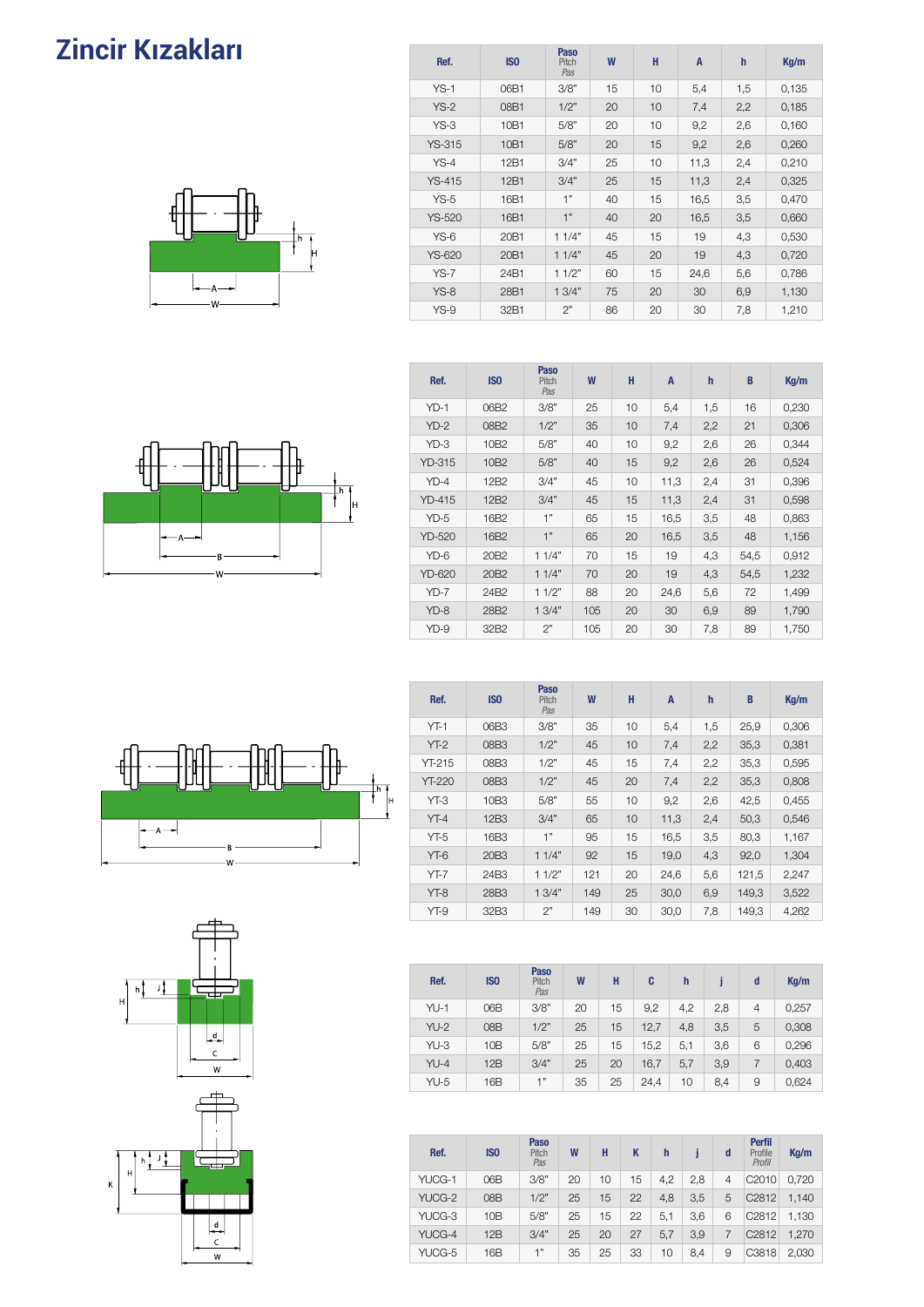### **Zincir Kızakları** 91 (Guias Para Cadenas) DE RODILLOS



| Ref.    | IS <sub>0</sub> | <b>Paso</b><br>Pitch<br>Pas | W  | H1   | H2   | A    | K  | <b>Perfil</b><br>Profile<br>Profil | Kg/m  |
|---------|-----------------|-----------------------------|----|------|------|------|----|------------------------------------|-------|
| Y2PCG-1 | 06B1            | 3/8"                        | 20 | 30   | 15,5 | 17.3 | 27 | C <sub>2010</sub>                  | 0,900 |
| Y2PCG-2 | 08B1            | 1/2"                        | 20 | 34   | 18   | 16,5 | 30 | C <sub>2010</sub>                  | 0,960 |
| Y2PCG-3 | 10B1            | 5/8"                        | 20 | 41   | 19,5 | 15.5 | 36 | C <sub>2010</sub>                  | 1,120 |
| Y2PCG-4 | 12B1            | 3/4"                        | 28 | 46,5 | 23   | 22,3 | 41 | C <sub>2812</sub>                  | 1,700 |
| Y2PCG-5 | 16B1            | 1"                          | 38 | 62   | 31   | 29,5 | 54 | C3818                              | 3,100 |



| Ref.   | IS <sub>0</sub>  | Paso<br>Pitch<br>Pas | W  | н  | K  | $\mathbf h$ | A    | <b>Perfil</b><br>Profile<br>Profil | Kg/m  |
|--------|------------------|----------------------|----|----|----|-------------|------|------------------------------------|-------|
| YTCG-1 | 06B1             | 3/8"                 | 20 | 15 | 17 | 1,5         | 5,4  | C <sub>2010</sub>                  | 0,620 |
| YTCG-2 | 08B1             | 1/2"                 | 20 | 15 | 17 | 2,2         | 7,4  | C <sub>2010</sub>                  | 0,695 |
| YTCG-3 | 10 <sub>B1</sub> | 5/8"                 | 20 | 15 | 17 | 2,6         | 9,2  | C <sub>2010</sub>                  | 0,700 |
| YTCG-4 | 12B1             | 3/4"                 | 20 | 15 | 18 | 2,4         | 11,3 | C <sub>2010</sub>                  | 1,170 |
| YTCG-5 | 16B1             | 1"                   | 28 | 15 | 18 | 3,5         | 16.5 | C <sub>2812</sub>                  | 2,246 |
| YTCG-6 | 20 <sub>B1</sub> | 11/4"                | 38 | 25 | 30 | 4,3         | 19,0 | C <sub>3818</sub>                  | 2,306 |
| YTCG-7 | 24B1             | 11/2"                | 38 | 25 | 30 | 5,6         | 24.6 | C3818                              | 2,390 |
| YTCG-8 | 28B1             | 13/4"                | 38 | 25 | 30 | 6,9         | 30   | C <sub>3818</sub>                  | 2,410 |
| YTCG-9 | 32B1             | 2"                   | 38 | 25 | 30 | 7,8         | 30   | C3818                              | 2,480 |



| Ref.  | IS <sub>0</sub> | Paso<br>Pitch<br>Pas | W  | н  | L  | $\mathsf{h}$ | A    | S    | Kq/m  |
|-------|-----------------|----------------------|----|----|----|--------------|------|------|-------|
| YUC-1 | 06B1            | 3/8"                 | 25 | 10 | 15 | 1.5          | 5,4  | 4,4  | 0,170 |
| YUC-2 | 08B1            | 1/2"                 | 30 | 15 | 20 | 2,2          | 7.4  | 7,2  | 0,275 |
| YUC-3 | 10B1            | 5/8"                 | 33 | 20 | 23 | 2,6          | 9,2  | 9,5  | 0,405 |
| YUC-4 | 12B1            | 3/4"                 | 38 | 20 | 28 | 2.4          | 11,3 | 11,1 | 0,410 |
| YUC-5 | 16B1            | 1"                   | 51 | 25 | 41 | 3,5          | 16,5 | 16,5 | 0,510 |



| Ref.   | IS <sub>0</sub>  | Paso<br>Pitch<br>Pas | W  | н  | L  | $\mathsf{h}$ | A    | S    | Kg/m  |
|--------|------------------|----------------------|----|----|----|--------------|------|------|-------|
| YUCD-1 | 06B2             | 3/8"                 | 36 | 15 | 26 | 1,5          | 5,4  | 4,4  | 0,390 |
| YUCD-2 | 08B2             | 1/2"                 | 45 | 20 | 35 | 2,2          | 7.4  | 7,2  | 0,620 |
| YUCD-3 | 10B <sub>2</sub> | 5/8"                 | 50 | 25 | 40 | 2,6          | 9,2  | 9,5  | 0,816 |
| YUCD-4 | 12B2             | 3/4"                 | 56 | 25 | 46 | 2,4          | 11,3 | 11,1 | 0,810 |
| YUCD-5 | 16B2             | 1"                   | 85 | 30 | 75 | 3,5          | 16,5 | 16,5 | 1,200 |

#### Disponible en perfil de acero inoxidable y acero galvanizado

Largos estándar de 2 metros Standard length 2 meters *Longueur standard 2 m*

Stainless steel and galvanized steel profile available

*Profil disponible en acier inox et galvanisé*



www.gururmakina.com.tr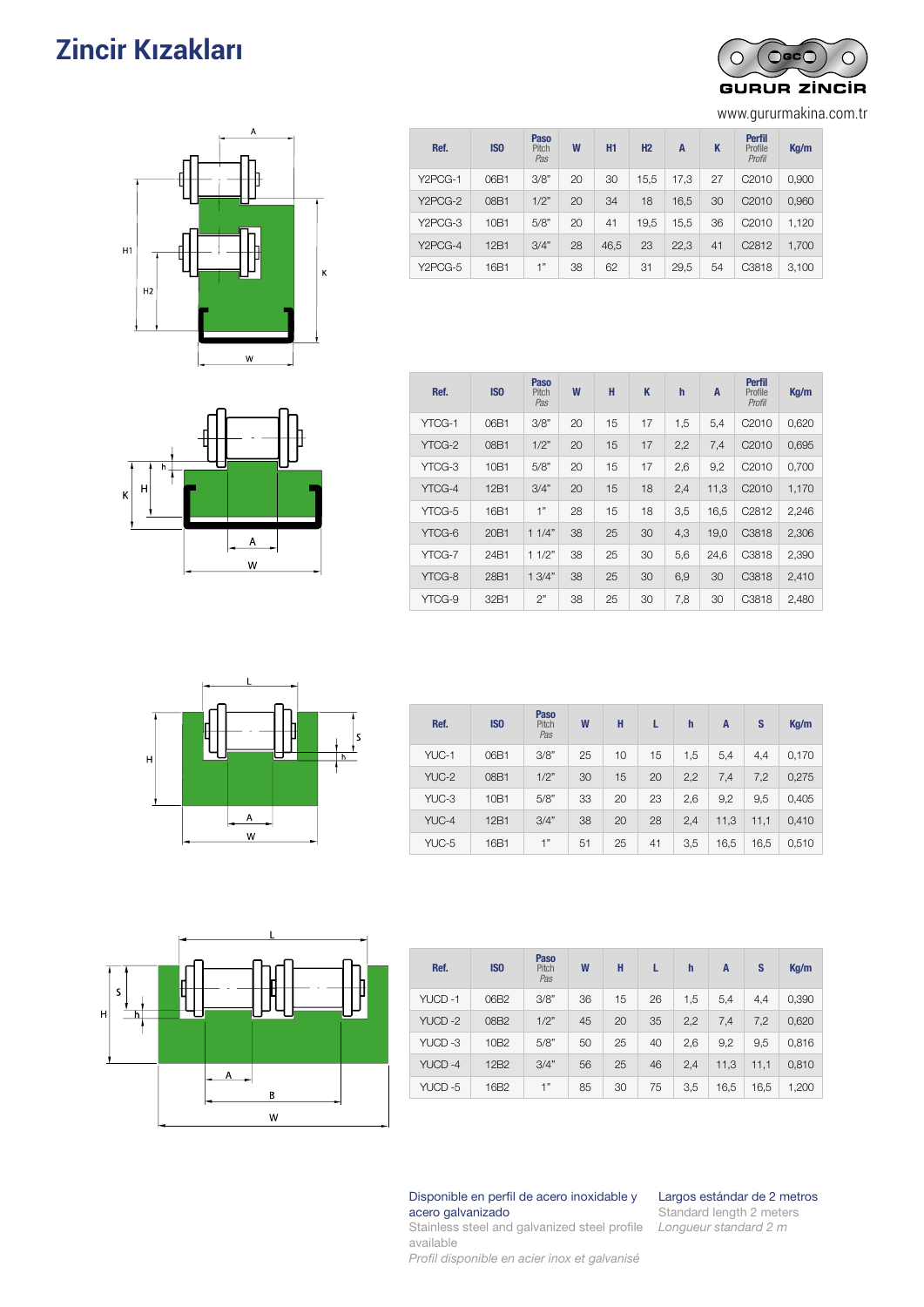### **Zincir Kızakları** DE RODILLOS



www.gururmakina.com.tr



| Ref.    | <b>ISO</b> | <b>Paso</b><br>Pitch<br>Pas | W  | н  | K  | L  | h   | A    | s    | <b>Perfil</b><br>Profile<br>Profil | Kq/m  |
|---------|------------|-----------------------------|----|----|----|----|-----|------|------|------------------------------------|-------|
| YUCCG-1 | 06B1       | 3/8"                        | 25 | 15 | 18 | 15 | 1,5 | 5.4  | 4,4  | C <sub>2010</sub>                  | 0.760 |
| YUCCG-2 | 08B1       | 1/2"                        | 30 | 25 | 27 | 20 | 2,2 | 7.4  | 7,2  | C <sub>2812</sub>                  | 1.100 |
| YUCCG-3 | 10B1       | 5/8"                        | 33 | 30 | 32 | 23 | 2,6 | 9.2  | 9,5  | C <sub>2812</sub>                  | 1.305 |
| YUCCG-4 | 12B1       | 3/4"                        | 38 | 35 | 38 | 28 | 2,4 | 11,3 | 11,1 | C3818                              | 2.335 |
| YUCCG-5 | 16B1       | 1"                          | 51 | 40 | 45 | 41 | 3,5 | 16,5 | 16,5 | C3818                              | 2.440 |



| Ref.    | IS <sub>0</sub>  | Paso<br>Pitch<br>Pas | W    | H  | K  | h   | А    | <b>Perfil</b><br>Profile<br>Profil | Kq/m  |
|---------|------------------|----------------------|------|----|----|-----|------|------------------------------------|-------|
| YTCGD-1 | 06B2             | 3/8"                 | 15,5 | 10 | 15 | 1,5 | 5.4  | C <sub>2010</sub>                  | 0,615 |
| YTCGD-2 | 08B2             | 1/2"                 | 21,5 | 10 | 17 | 2,2 | 7.4  | C <sub>2010</sub>                  | 0.715 |
| YTCGD-3 | 10B <sub>2</sub> | 5/8"                 | 26   | 15 | 17 | 2.6 | 9.2  | C <sub>2812</sub>                  | 1,165 |
| YTCGD-4 | 12B <sub>2</sub> | 3/4"                 | 30,7 | 15 | 18 | 2,4 | 11,3 | C <sub>2812</sub>                  | 1,200 |



| Ref.  | <b>ISO</b> | <b>Paso</b><br>Pitch<br>Pas | W  | H  | C    | h    | ı    | D    | Kg/m  |
|-------|------------|-----------------------------|----|----|------|------|------|------|-------|
| YGH-1 | 06B        | 3/8"                        | 20 | 25 | 9,3  | 10   | 5,6  | 6,6  | 0,414 |
| YGH-2 | 08B        | 1/2"                        | 24 | 30 | 12,8 | 12,7 | 7,6  | 8,7  | 0,564 |
| YGH-3 | 10B        | 5/8"                        | 30 | 35 | 15,4 | 14,8 | 9,5  | 10,4 | 0,832 |
| YGH-4 | 12B        | 3/4"                        | 40 | 35 | 16,9 | 17,5 | 11,5 | 12,3 | 1,106 |
| YGH-5 | 16B        | 1"                          | 40 | 45 | 24,4 | 26,8 | 16,9 | 16,1 | 1,231 |
| YGH-6 | 20B        | 11/4"                       | 50 | 50 | 27,5 | 31,2 | 19,4 | 19,3 | 1,726 |
| YGH-7 | 24B        | 11/2"                       | 60 | 60 | 36,5 | 40,1 | 25,2 | 25,7 | 2,332 |
| YGH-8 | 28B        | 13/4"                       | 70 | 70 | 41,5 | 48,9 | 30,8 | 28,3 | 3,173 |
| YGH-9 | 32B        | 2"                          | 75 | 75 | 44,5 | 53,0 | 30,8 | 29,6 | 3,264 |



| Ref.     | <b>ISO</b>      | <b>Paso</b><br>Pitch<br>Pas | W  | н    | K  | ı    | $\mathbf{h}$ | D    | C    | <b>Perfil</b><br><b>Profile</b><br>Profil | Kg/m  |
|----------|-----------------|-----------------------------|----|------|----|------|--------------|------|------|-------------------------------------------|-------|
| YGHLCG-1 | 06B             | 3/8"                        | 20 | 17,5 | 21 | 5,6  | 9,9          | 6.6  | 9.3  | C2010                                     | 0.622 |
| YGHLCG-2 | OBB             | 1/2"                        | 28 | 27,5 | 32 | 7,6  | 12,7         | 8,7  | 12.8 | C <sub>2812</sub>                         | 1.450 |
| YGHLCG-3 | 10B             | 5/8"                        | 28 | 27.5 | 32 | 9.3  | 14.8         | 10.4 | 15.4 | C <sub>2812</sub>                         | 1.402 |
| YGHLCG-4 | 12B             | 3/4"                        | 38 | 34,0 | 43 | 11,5 | 17.5         | 12.3 | 16.9 | C <sub>3</sub> 818                        | 1.709 |
| YGHLCG-5 | 16B             | 1"                          | 38 | 40   | 50 | 16,9 | 26,8         | 16,1 | 24,4 | C3818                                     | 1,600 |
| YGHLCG-6 | 20B             | 11/4"                       | 60 | 45   | 55 | 19.4 | 31,2         | 19.3 | 27,5 | C6020                                     | 4.800 |
| YGHLCG-7 | 24 <sub>B</sub> | 11/2"                       | 60 | 55   | 65 | 25,2 | 40,1         | 25,7 | 36,5 | C6020                                     | 5.000 |
| YGHLCG-8 | 28 <sub>B</sub> | 13/4"                       | 70 | 70   | 80 | 30.8 | 48.9         | 28.3 | 41,5 | C6020                                     | 6.200 |
| YGHLCG-9 | 32B             | 2"                          | 70 | 70   | 80 | 30,8 | 53,0         | 29,6 | 44,5 | C6020                                     | 6,200 |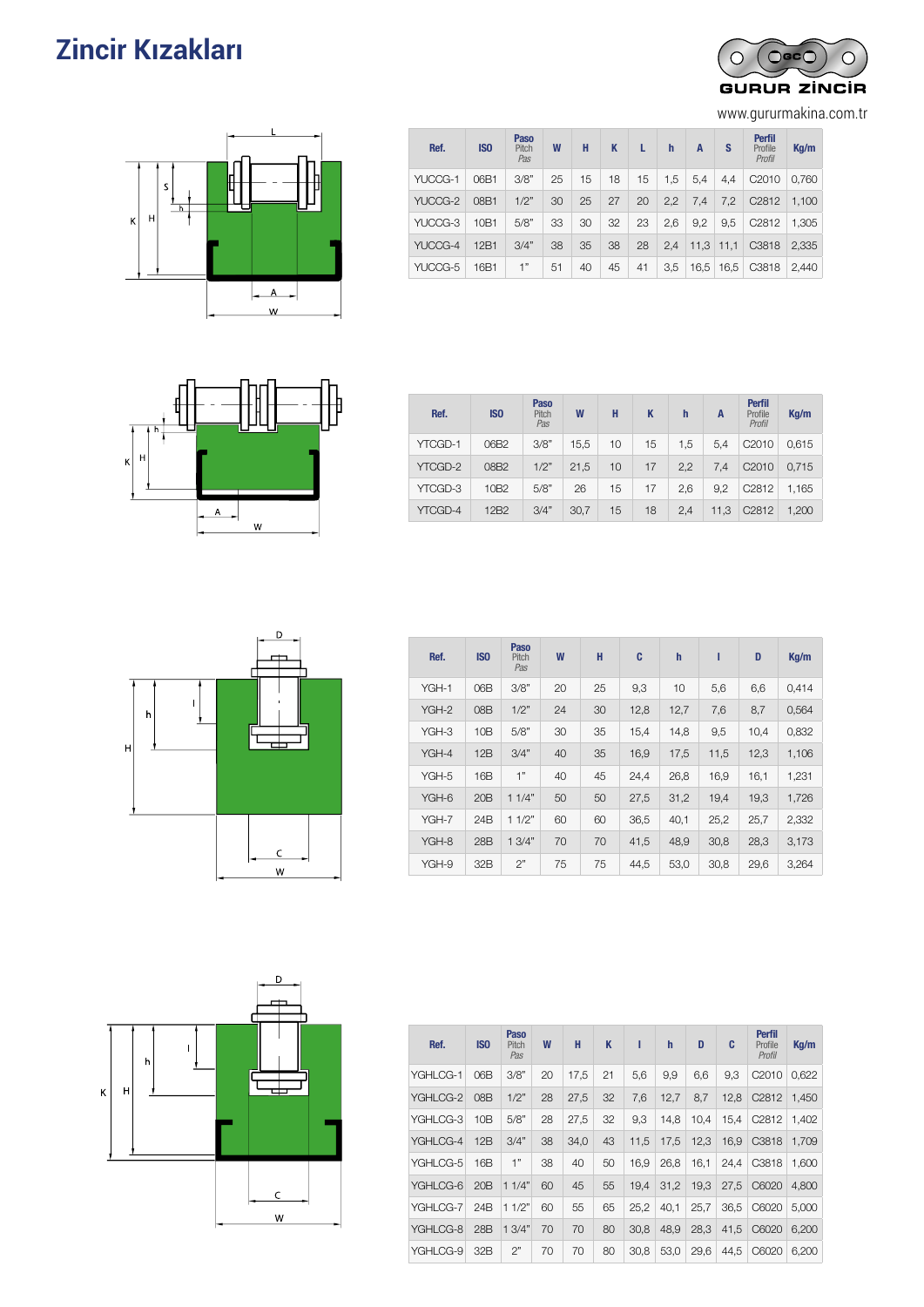### **Zincir Kızakları** Guías Para Cadenas 933 DE RODILLOS



www.gururmakina.com.tr



| Ref.    | IS <sub>0</sub> | Paso<br>Pitch<br>Pas | W  | K  |      | D    | <b>Perfil</b><br>Profile<br>Profil | Kq/m  |
|---------|-----------------|----------------------|----|----|------|------|------------------------------------|-------|
| YGHCG-1 | 06B             | 3/8"                 | 30 | 24 | 5,6  | 6,6  | C3024                              | 2,150 |
| YGHCG-2 | 08B             | 1/2"                 | 30 | 24 | 7.6  | 8,7  | C3024                              | 2,150 |
| YGHCG-3 | 10B             | 5/8"                 | 30 | 24 | 9,3  | 10.4 | C3024                              | 2,100 |
| YGHCG-4 | 12B             | 3/4"                 | 30 | 24 | 11.5 | 12,3 | C3024                              | 2,060 |
| YGHCG-5 | 16B             | 1"                   | 45 | 40 | 16,9 | 16,1 | C4540                              | 2,060 |

### GUÍA YGHCG PARA PERFIL METÁLICO C-15

Guide YGHCG for metal profile C-15 *Guide YGHCG pour profil métallique C-15*



### GUÍA YGHCG PARA PERFIL METÁLICO C-14

Guide YGHCG for metal profile C-14 *Guide YGHCG pour profil métallique C-14*



Disponible en perfil de acero inoxidable y acero galvanizado Stainless steel and galvanized steel profile available *Profil disponible en acier inox et galvanisé*

Largo estándar de 2 metros Standart length 2 metres *Longueur standart 2 m*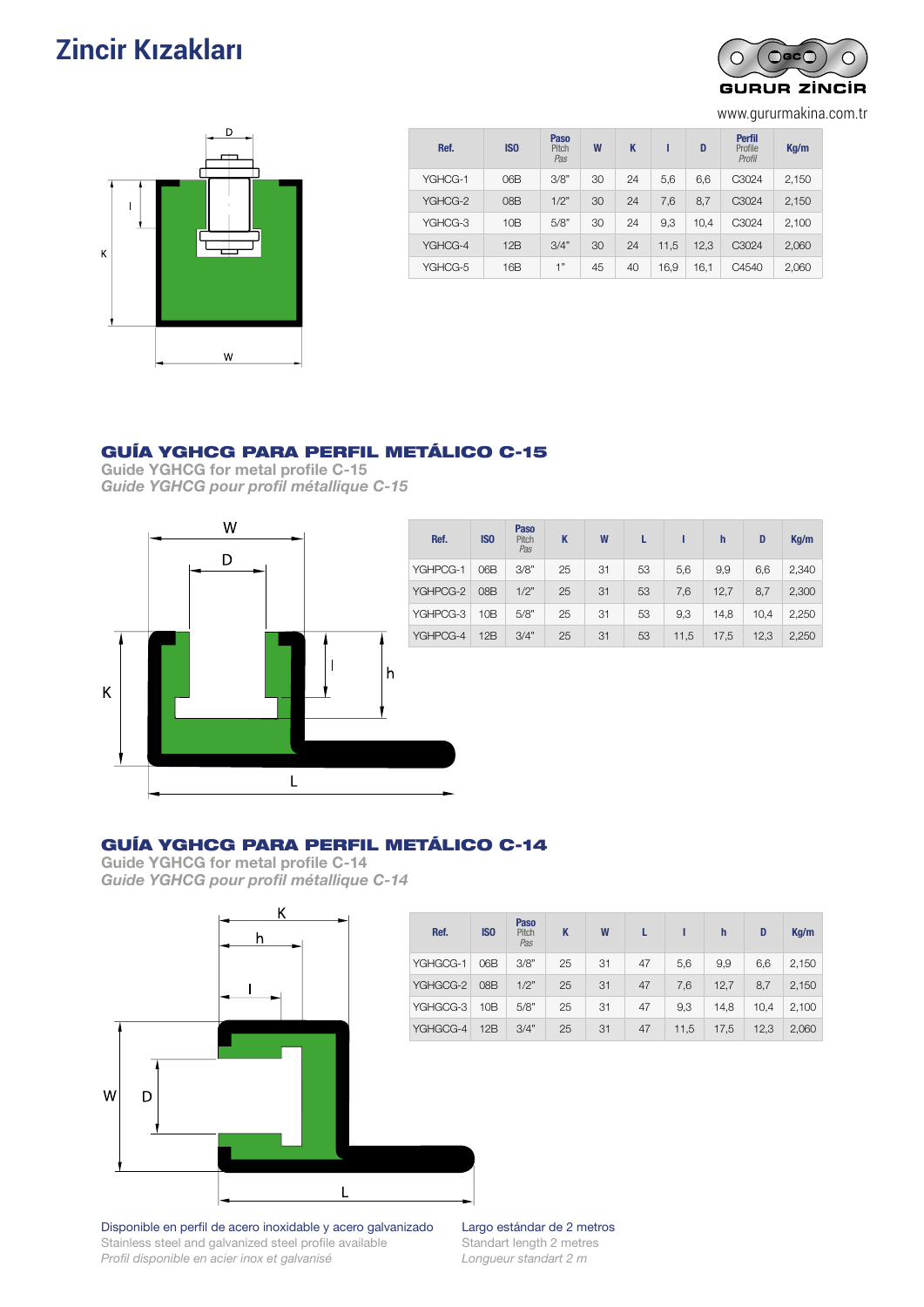# **Zincir Kızakları**



| Ref.    | W  | H  | h  | A    | Kg/m  |
|---------|----|----|----|------|-------|
| YCT 10Z | 20 | 10 | 3  | 6,5  | 0,197 |
| YCT 13A | 20 | 12 | 5  | 8    | 0,232 |
| YCT 15E | 25 | 12 | 5  | 10   | 0,292 |
| YCT 17B | 30 | 15 | 8  | 10,5 | 0,429 |
| YCT 22C | 35 | 20 | 11 | 13,5 | 0,660 |
| YCT 30D | 40 | 25 | 13 | 19   | 0,944 |



| Ref.    | D              | W  | H  | $\mathbf h$    | Kq/m  |
|---------|----------------|----|----|----------------|-------|
| YCOR-04 | $\overline{4}$ | 15 | 10 | $\overline{2}$ | 0,144 |
| YCOR-05 | 5              | 15 | 10 | 2,5            | 0,140 |
| YCOR-06 | 6              | 20 | 10 | 3              | 0,186 |
| YCOR-08 | 8              | 20 | 10 | $\overline{4}$ | 0,175 |
| YCOR-10 | 10             | 25 | 12 | 5              | 0,260 |
| YCOR-12 | 12             | 25 | 12 | 6              | 0,244 |
| YCOR-15 | 15             | 25 | 15 | 7,5            | 0,286 |
| YCOR-20 | 20             | 30 | 20 | 10             | 0,442 |







| Ref.      | W  | H  | h  | K  | A    | <b>Perfil</b><br>Profile<br>Profil | Kq/m  |
|-----------|----|----|----|----|------|------------------------------------|-------|
| YCTCG 10Z | 20 | 15 | 3  | 17 | 6,5  | C <sub>2010</sub>                  | 0,787 |
| YCTCG 13A | 20 | 15 | 5  | 17 | 8    | C <sub>2010</sub>                  | 0,787 |
| YCTCG 15E | 25 | 20 | 5  | 24 | 10   | C <sub>2812</sub>                  | 1,352 |
| YCTCG 17B | 30 | 20 | 8  | 24 | 10,5 | C <sub>2812</sub>                  | 1,439 |
| YCTCG 22C | 38 | 25 | 11 | 32 | 13,5 | C3818                              | 2,265 |
| YCTCG 30D | 40 | 30 | 13 | 35 | 19   | C3818                              | 2,574 |

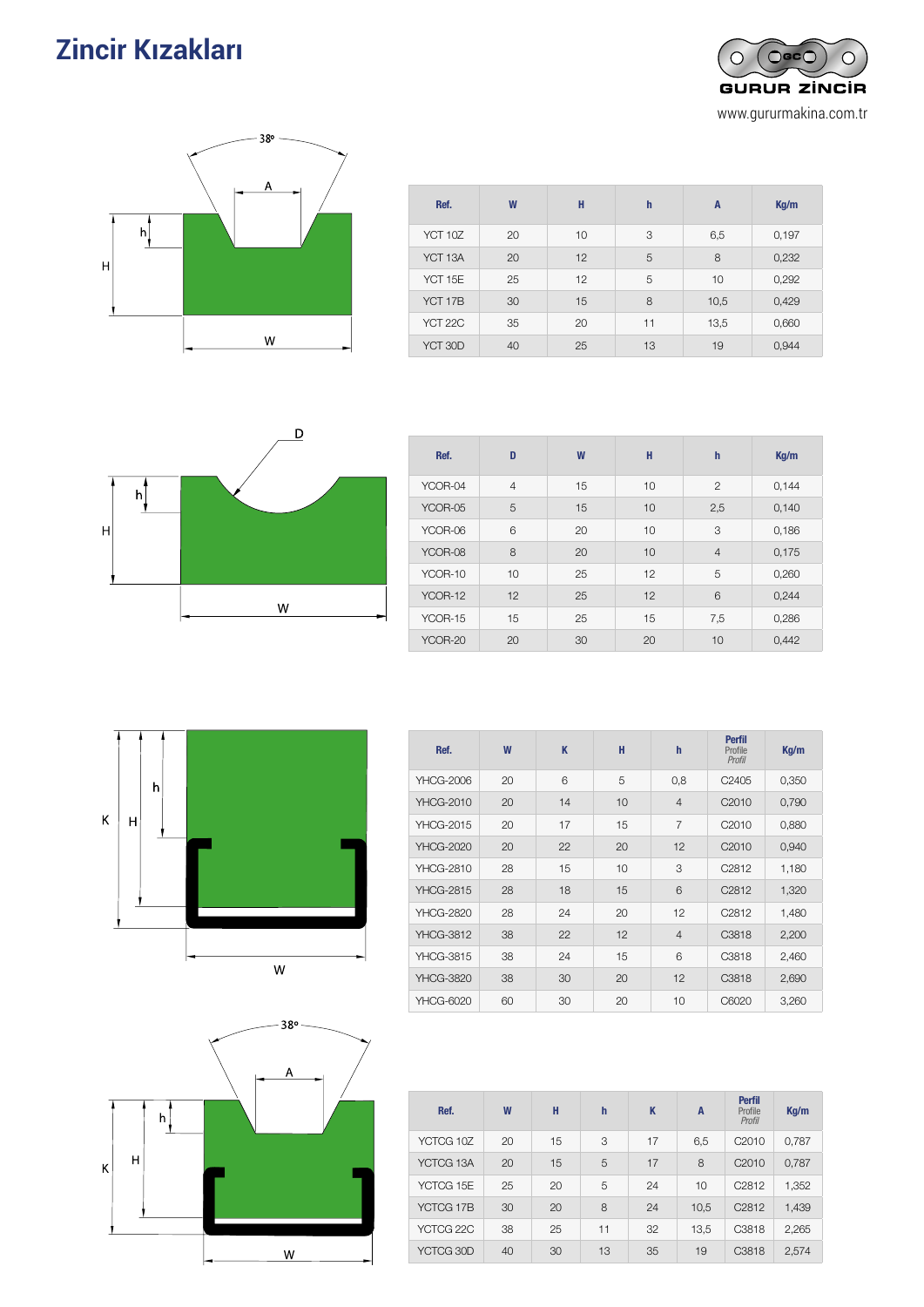# **Zincir Kızakları** Guías Para Guias 95 anistro Guias 95 anistro Guias 95 anistro Guias 95 anistro Guias 95 anistro Guias 95 anistro Guias 95 anistro Guias 95 anistro Guias 95 anistro Guias 95 anistro Guias 95 anistro Guias





| Ref.                 | D              | W  | H  | $\mathbf h$    | K  | <b>Perfil</b><br>Profile<br>Profil | Kg/m  |  |
|----------------------|----------------|----|----|----------------|----|------------------------------------|-------|--|
| YCORCG <sub>04</sub> | $\overline{4}$ | 20 | 10 | $\overline{2}$ | 14 | C <sub>2010</sub>                  | 0,680 |  |
| YCORCG 05            | 5              | 20 | 10 | 2,5            | 14 | C <sub>2010</sub>                  | 0,675 |  |
| YCORCG 06            | 6              | 20 | 10 | 3              | 14 | C <sub>2010</sub>                  | 0,660 |  |
| YCORCG 08            | 8              | 20 | 10 | $\overline{4}$ | 14 | C <sub>2010</sub>                  | 0,650 |  |
| YCORCG 10            | 10             | 28 | 15 | 5              | 18 | C <sub>2812</sub>                  | 1,179 |  |
| YCORCG 12            | 12             | 28 | 15 | 6              | 18 | C <sub>2812</sub>                  | 1,140 |  |
| YCORCG 15            | 15             | 28 | 15 | 7,5            | 18 | C <sub>2812</sub>                  | 1,160 |  |
| YCORCG <sub>20</sub> | 20             | 28 | 20 | 10             | 24 | C <sub>2812</sub>                  | 1.280 |  |

### GUÍAS PARA CORREAS YMC

Belt guides YMC *Guides pour courroies YMC*



### GUÍAS PARA CORREAS YGCP

Belt guides YGCP *Guides pour courroies YGCP*





Disponible en perfil de acero inoxidable y acero galvanizado

Stainless steel and galvanized steel profile available

*Profil disponible en acier inox et galvanisé*

### Largos estándar de 2 metros

Standard length 2 meters *Longueur standard 2 m*

\* Indicar dimensiones cuando haga oferta / pedido

\* Indicate dimensions when placing offer / order

*\* Indiquer dimensions pour devis et commandes*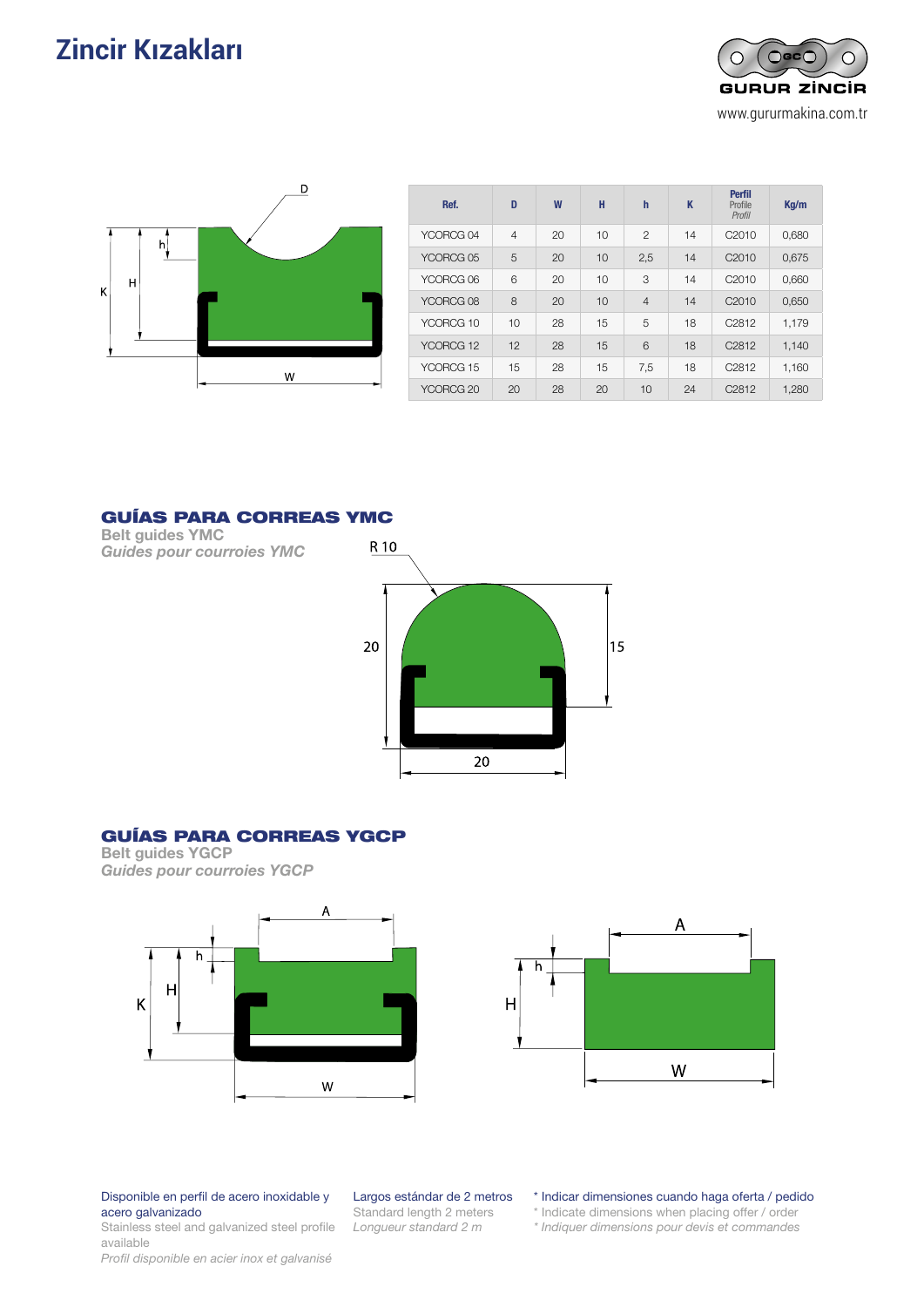# **Zincir Kızakları**

 $O$ GC $O$  $\circ$  $\circ$ **GURUR ZINCIR** www.gururmakina.com.tr



Dimensions upon request *Mesures sur commande*